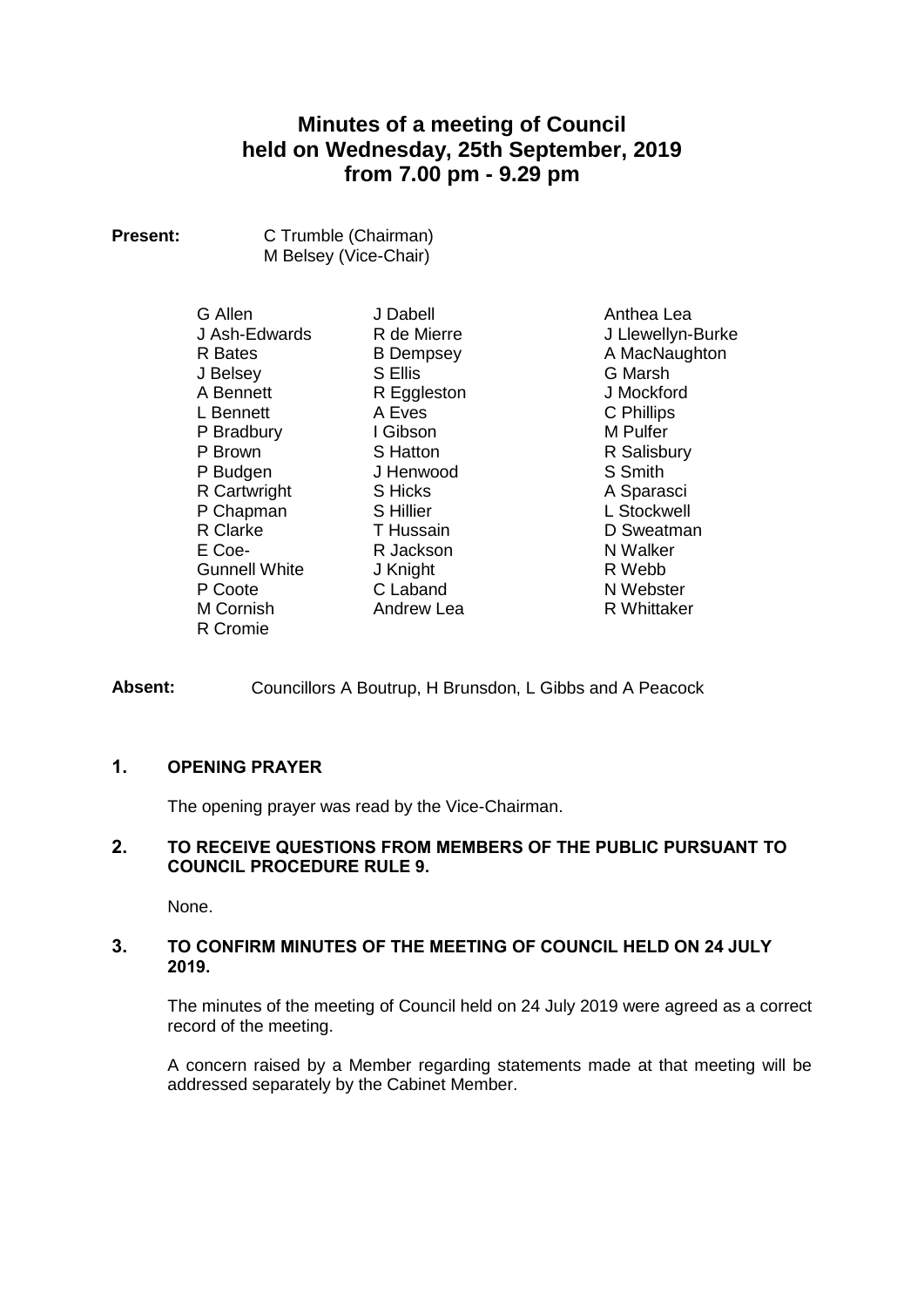# **4. TO RECEIVE DECLARATIONS OF INTEREST FROM MEMBERS IN RESPECT OF ANY MATTER ON THE AGENDA.**

In relation to item 13, Councillor Eggleston declared a personal interest as Chair and Trustee of Burgess Hill Fair Trade. Councillor Cartwright also declared a personal interest as Treasurer and Trustee of the same organisation.

# **5. TO CONSIDER ANY ITEMS THAT THE CHAIRMAN OF THE COUNCIL AGREES TO TAKE AS URGENT BUSINESS.**

None.

# **6. CHAIRMAN'S ANNOUNCEMENTS.**

The Chairman noted that the Mid Sussex Applauds Awards will be taking place on 13 October 2019. He also encouraged all Members to support his Charity fund raising taking a collection box after the meeting, and agreeing to place it within their ward.

# **7. SITE ALLOCATIONS DEVELOPMENT PLAN DOCUMENT - DRAFT PLAN FOR CONSULTATION.**

Councillor Walker introduced the report as Chairman of the Scrutiny Committee for Housing, Planning and Economic Growth. He highlighted the importance of the document in increasing the Council's 5 year housing land supply and providing protection against unwanted development in the District. He also provided context, confirming that the document was developed at the request of the Planning Inspector following the examination of the District Plan. A politically and geographically balanced constitutional Working Group was set up to monitor the work, meeting 16 times in total and providing regular updates to the Scrutiny Committee for Housing, Planning and Economic Growth. The report was seconded by Councillor MacNaughton.

A number of Members raised concerns regarding particular sites contained in the report, particularly SA12 and SA13, due to traffic impacts. Clarification was sought on what traffic assessment had been carried out. Concern was also raised around site SA24 due to potential involvement of the Secretary of State in active planning appeals. The Cabinet Member confirmed that the Council had commissioned transport consultants to carry out transport assessments in the development of this document. These had included sites SA12 and SA13 and are considered to be the most up-to-date and sound assessments on which to base a decision to include the sites. Regarding SA24, he confirmed that decisions on appeals were beyond the control of this Council and that developers could address issues raised through new applications.

Members of the Working Group commended the Officers on the amount of diligent and factual work that has gone into preparing the document for consultation, and urged the Council to support the recommendations. It was noted that this was not the end of the process, as there would be two public consultations, followed by an examination in public by a Planning Inspector.

Some Members expressed concern regarding the decisions made by the Working Group at the most recent meeting held in August, noting that this meeting was held after the May 2019 election and did not seek to replace Members of the Group who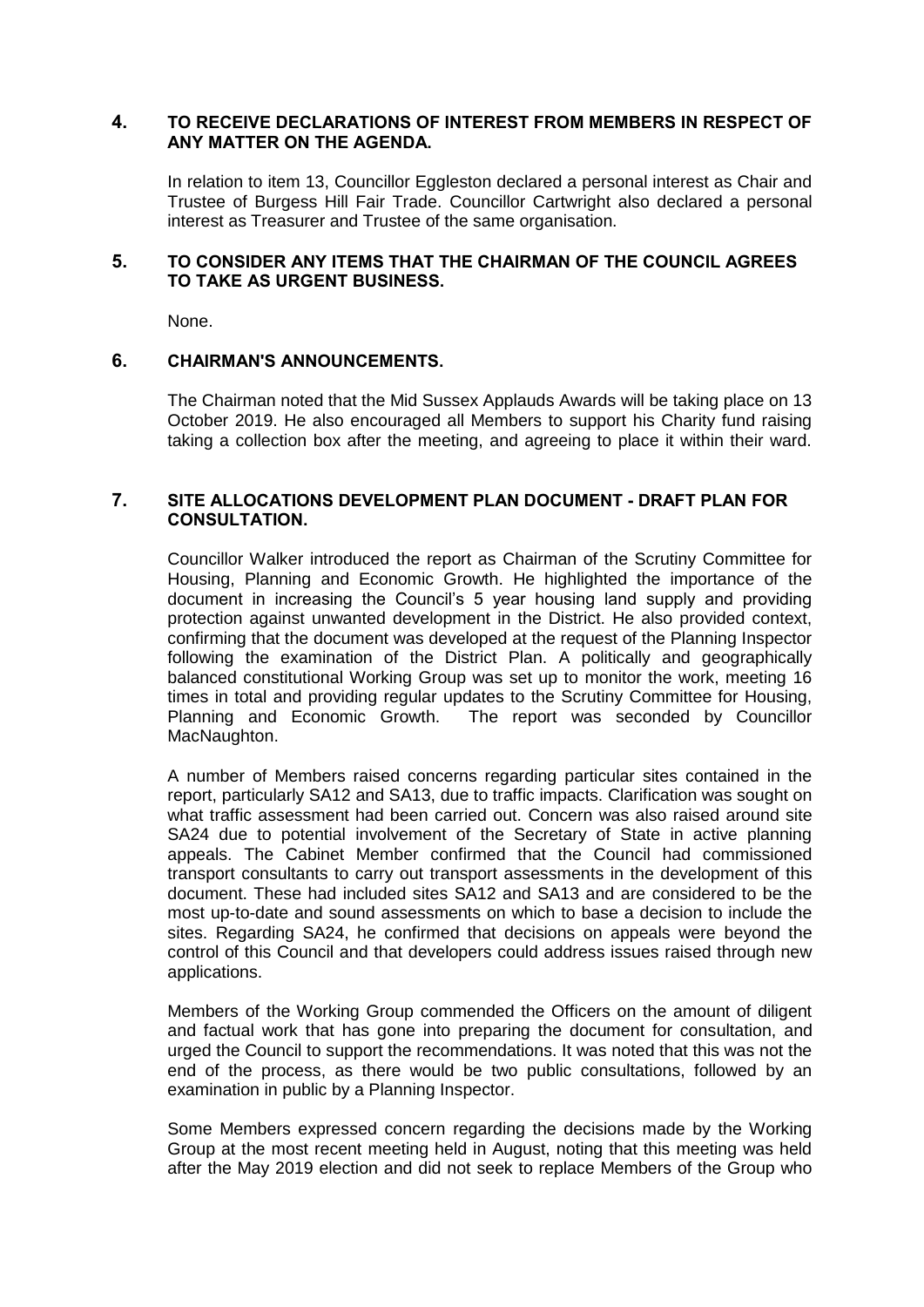were not re-elected. It was felt that this adversely affected the geographical and political balance of the group in the final stage of decision making. Discussion also concerned the number of sites being put forward.

The Cabinet Member confirmed that advice was sought from the Council's QC regarding the Working Group. The advice was to proceed with the original Members for consistency. The Working Group was advisory only. A full opportunity for detailed debate had been available at the Scrutiny Committee. He also confirmed that it was on advice from officers and the Scrutiny Committee were recommending option 2 as a prudent approach to ensure that there is a 'buffer' of sufficient sites to maintain the 5 year housing land supply should the Council encounter any issues with challenge or delivery of a particular site. To reduce the numbers would place the Council at risk of being unable to maintain a 5 year housing land supply.

A tabled amendment (published online) was proposed by Councillor Alison Bennett who noted that whilst she was content with the employment sites set out in the DPD she had concerns regarding the openness of the final meeting of the Working Group and the lack of political or geographical balance. She moved to convene a new working group to carry out the final stage of the work. It was seconded by Councillor Hatton, a Member of the Working Group who was unable to attend the final meeting and raised concern that local knowledge was missed, by not including a geographical balance of those in attendance.

Members discussed the amendment. It was noted that to convene another Working Group would have a significant impact on the ability of the Council to deliver the consultation in the time available. It was reiterated that a robust process had been followed. There had been ample opportunity for Members who could not attend the last Working Group meeting to make their comments and to meet with Officers. An opportunity for a full debate, in public, had taken place at the Scrutiny Committee. At that time, the absent Members of the Working Group's views had been put forward and the minutes reflect that they were taken into consideration. The public consultations and subsequent Scrutiny Committee meeting would also allow further scrutiny of these issues prior to an independent public examination.

The Chairman took Members to a vote on the amendment which was taken by a show of hands. 18 Members voted in favour, 30 Members voted against and 2 Members abstained, therefore the amendment was lost.

The Chairman referred Members to the original motion. It was acknowledged that consideration would be given to improving the maps and that a Member's request for an amendment to one map had already been actioned. Discussion covered the merits of the options presented. It also covered the site assessment results contained in the report, and the Housing Delivery figures.

Seconding the original recommendation, Councillor MacNaughton reiterated the importance of progressing the Site Allocations Development Plan Document to public consultation and highlighted the level of scrutiny that had already been carried out in the preparation of the document.

The Chairman took Members to a vote on the recommendations which was taken by a show of hands. 32 Members voted in favour and 16 Members voted against, with 2 Members abstaining. Therefore the recommendations were approved.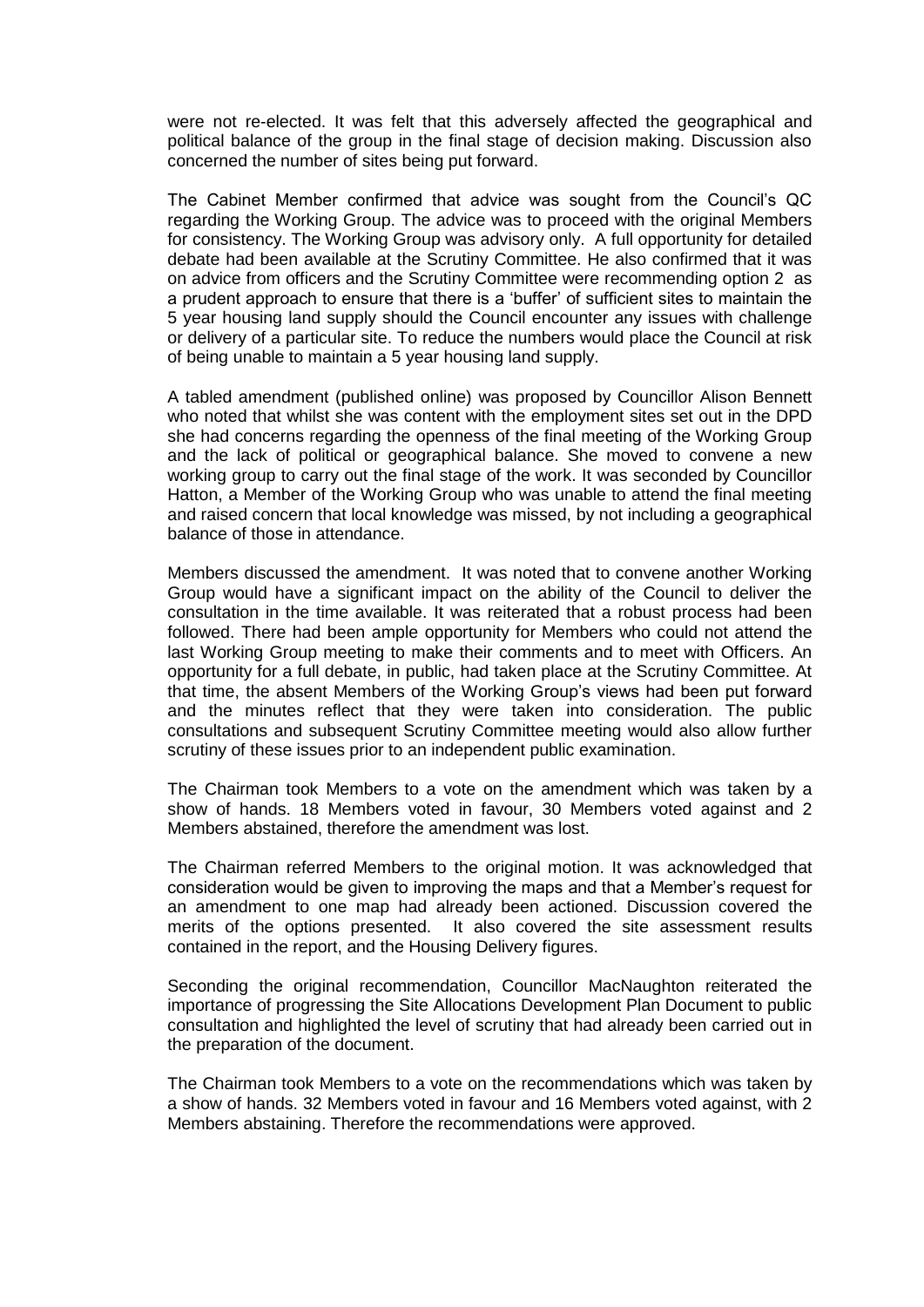# **RESOLVED**

That Council:

- (i) Approved the Mid Sussex District Council Site Allocations Development Plan Document for public consultation (Regulation 18) commencing 9th October to 20th November; and
- (ii) Agreed the publication of the Sustainability Appraisal and Habitats Regulations Assessment for public consultation (Regulation 18) commencing 9th October to 20th November; and
- (iii) Authorised the Divisional Leader for Planning and Economy, in consultation with the Cabinet Member for Planning, to make typographical, minor factual and formatting errors to the Draft Sites DPD, the Sustainability Appraisal and Habitats Regulations Assessment along with the supporting documentation prior to the commencement of the public consultation.

# **8. EXTENSION OF MEMBERSHIP OF THE GREATER BRIGHTON ECONOMIC BOARD.**

The Leader moved the item noting that prior to the May 2019 election, the Greater Brighton Economic Board agreed to invite Arun District Council to be a member, and this decision requires the agreement of all Local Authorities within the Board. He noted that the addition of Arun has benefits as it strengthens the voice of the Board. This was seconded by Councillor Llewellyn-Burke.

The Chairman took Members to the recommendations which were agreed.

# **RESOLVED**

That Council:

- (i) Approved the membership of Arun District Council to the Greater Brighton Economic Board.
- (ii) Agreed other changes to the Greater Brighton Economic Board Heads of Terms to allow a sitting chair to be re-elected, and to require Board meetings to take place in different parts of the City Region.

# **9. THE MAKING OF SLAUGHAM NEIGHBOURHOOD PLAN.**

Councillor MacNaughton moved this item, noting that it is recognising a local need for more housing. This was seconded by Councillor Marsh, as Ward Member.

Members noted the difficulties overcome by Slaugham in the development of their neighbourhood plan and welcomed that it has got to this stage.

The Chairman took Members to the recommendations which were agreed.

# **RESOLVED**

That Council:

(i) Noted the outcome of the Slaugham Referendum; and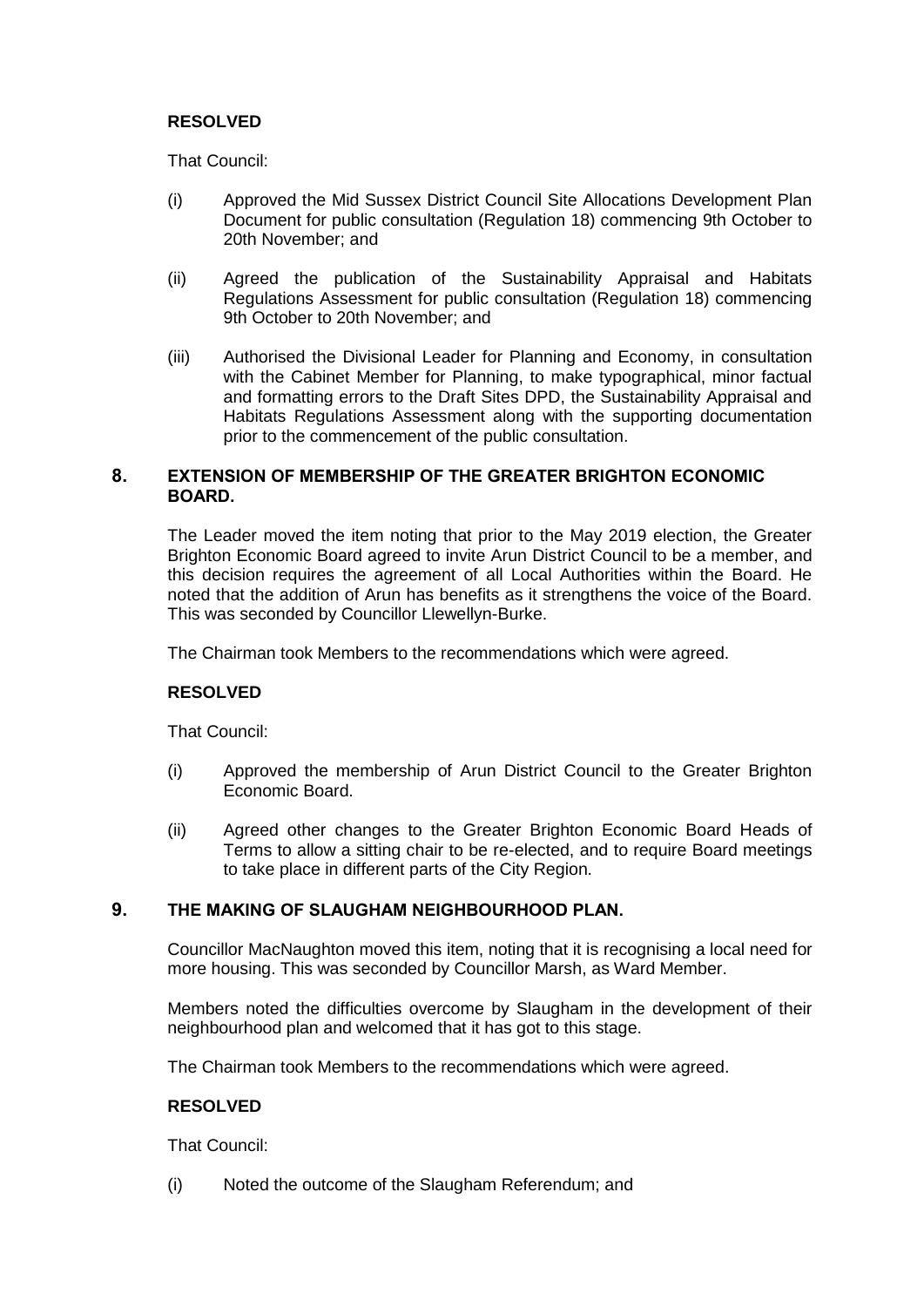(ii) Agreed to formally 'make' the Slaugham Neighbourhood Plan part of the Development Plan for Slaugham Parish.

### **10. RECOMMENDATIONS FROM THE CABINET MEETING HELD ON 16 SEPTEMBER 2019.**

The Deputy Leader moved the item, reminding Members that much of the underspend was surplus income generated from property investment. She provided background to item 3 of the recommendation as £457,000 will be allocated into £100,000 for tree works (to add to the £59,000 the Council has already put into reserve). An amount of £57,000 is recommended to implement a restructure within the Estates Team and £30,000 to cover additional costs of the Job Evaluation and Voluntary Redundancy reserve to allow the Council to have the correct skills and capabilities required for the ICT strategy. This was seconded by the Leader.

It was confirmed that the funds for trees related to ongoing maintenance but that there was an allocation for planting more trees as a result of those lost due to disease including Ash die-back. It was also confirmed that whilst the Council was already spending £4m to purchase housing to assist with temporary accommodation, a business case would be brought forward to further address the provision for homeless people.

The Chairman took Members to the recommendations which were agreed.

# **RESOLVED**

Council agreed:

- (i) that £280,925 grant income relating to Flexible Homelessness Support Grant be transferred to Specific Reserve as detailed in paragraph 21 of the Cabinet report;
- (ii) that £27,765 grant income relating to Preventing Homelessness Grant be transferred to Specific Reserve as detailed in paragraph 22 of the Cabinet report;
- (iii) that £457,000 of the revenue underspend be transferred to Specific Reserves as detailed in paragraph 23 of the Cabinet report;
- (iv) the variations to the Capital Programme contained in paragraph 33 of the Cabinet report in accordance with the Council's Financial Procedure rule B3.

# **11. TO RECEIVE THE LEADER'S REPORT.**

The Leader began by encouraging better dialogue between political groups noting that both he, and the Cabinet Members are available if any Members wished to have discussion on any item.

He noted that the Service and Financial Planning Guidelines had been presented to Cabinet setting out the context in which the Council needs to work to set the Budget and Corporate Plan for next year. It also highlights the implications of budget changes made by West Sussex County Council and the pressures that this creates.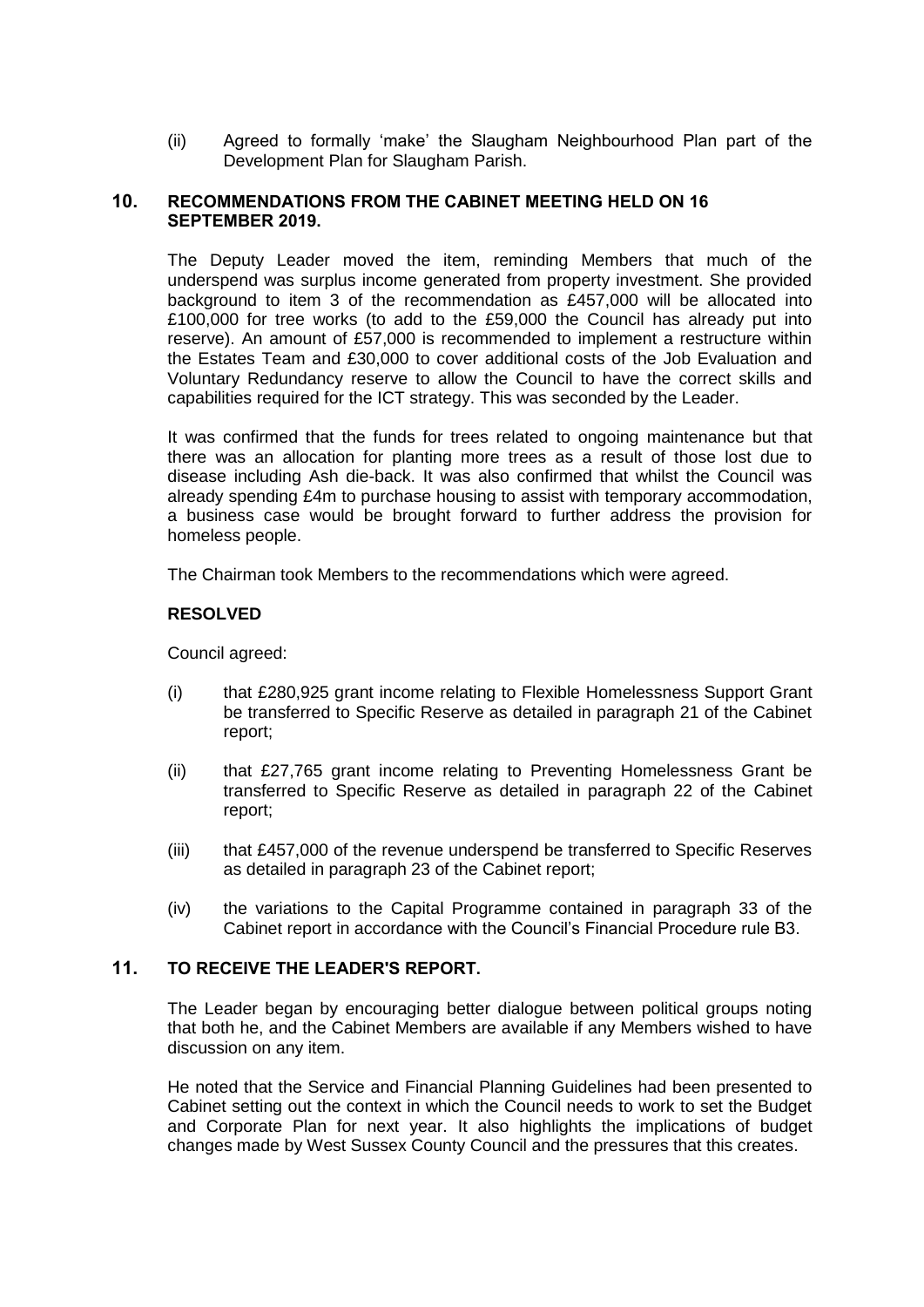Regarding the opening of Haywards Heath 6th Form College, he emphasised this Council's role in leading the work to secure the establishment of this important asset for the District. He drew attention to an open event on 24 October 2019 and he encouraged students to take advantage of this event.

### **12. REPORT OF CABINET MEMBERS, INCLUDING QUESTIONS PURSUANT TO COUNCIL PROCEDURE RULE 10.1.**

Report of the Deputy Leader

The Deputy Leader noted that the First Quarter Performance Report was presented to the Scrutiny Committee and Cabinet and the new indicators were well received. In response to a request for an additional performance indicator on overall housing completions, the Cabinet Member confirmed that these figures were published annually and any changes to indicators were the remit of the Scrutiny Committee and this can be brought to their attention.

She also confirmed that the Place and Connectivity Programme in Burgess Hill has now started. It is a £10.9m partnership with West Sussex County Council. The first project is on site at World's End Recreation Ground to widen walkways and put in a new cycle path to connect Manor Road and Junction Road. It is the first project of many taking place over the next 15 years and will take into consideration Member's concerns regarding space and connectivity within the town centre.

Work clearing verges on the A2300, in preparation for the duelling work, has also commenced, from the Hickstead roundabout in an easterly direction. It is being carried out at this time for ecological reasons to avoid bird nesting and hibernation seasons.

Report of the Cabinet Member for Economic Growth

The Cabinet Member confirmed that a consultation with businesses in Haywards Heath has concluded with strong support for the development of a business improvement district. A report on this will be presented at the end of September. Separately he is also strengthening links with the Burgess Hill Business Association.

Regarding performance measures on cashless parking he confirmed that it has been agreed to increase the target from 25% to 37% as figures are consistently around the 35% mark. He commended the work of the previous administration in this project. He also noted that consultants have been appointed to work alongside the Parking Working Group to review the Council's parking strategy.

The Cabinet Member noted that planning is underway for the 'Open for Business' event which will take place in Spring 2020.

Discussion was held on the recent announcement that Thomas Cook has ceased trading, and the implications that may have on economic activity around Gatwick and the wider District. The Cabinet Member is also a Member of the Gatwick Airport Community Group (GATCOM) and will provide an update on any information available.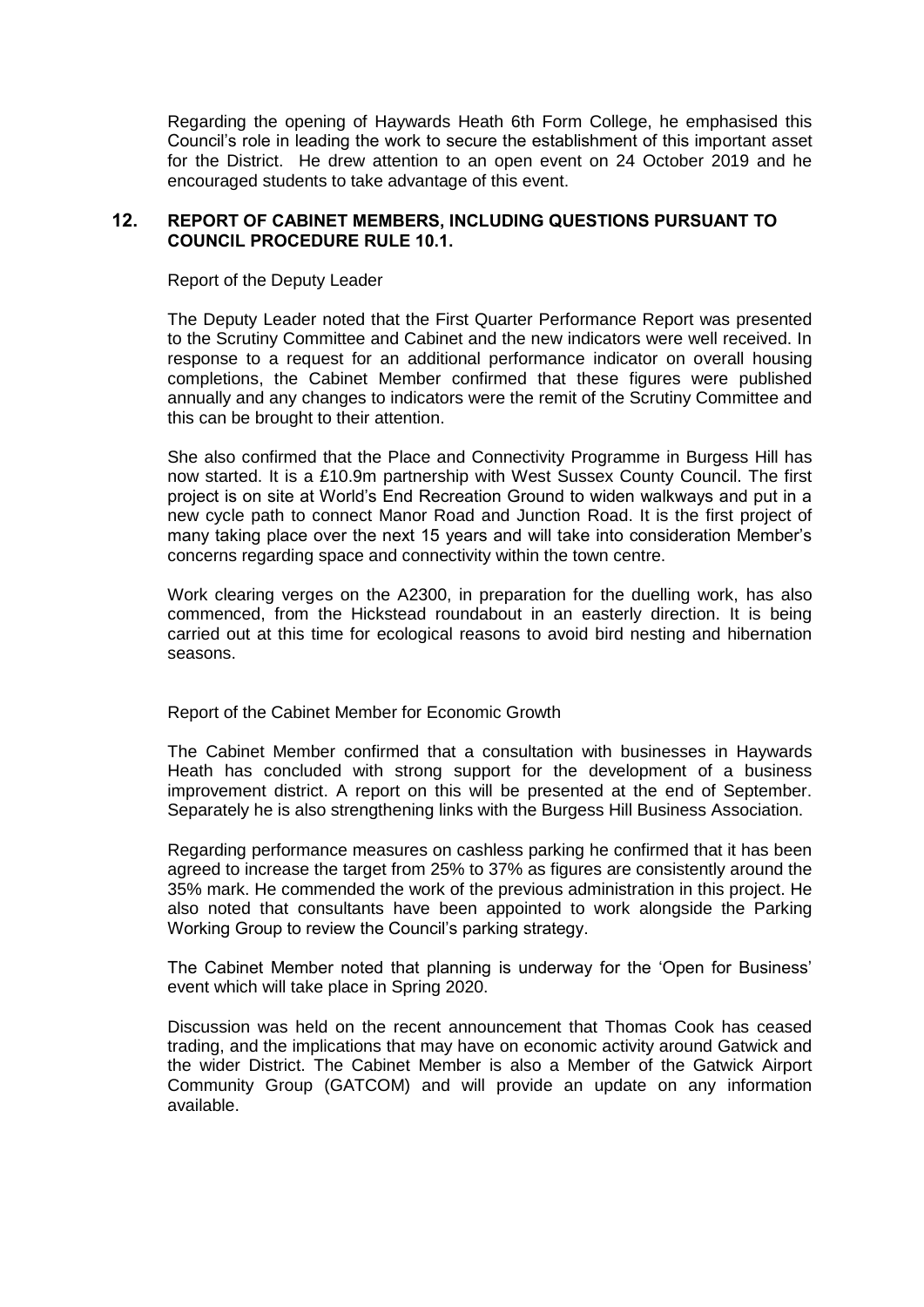Report of the Cabinet Member for Customer Services

The Cabinet Member noted that the recent visit by the Institute of Revenues, Rating and Valuation (IRRV) Performance Awards judges was a success and the outcome of the awards will be announced on 9th October.

She confirmed that a consultation is under way on a banded income Council Tax Support Scheme which if a person qualifies on income and circumstances offers a reduction to low income households of working age and negates the danger of some households getting multiple council tax bills as their income changes. The consultation runs until 1 November and the Council is liaising with all stakeholders to ensure understanding of the scheme and to protect any vulnerable residents. Member learning development on Revenues and Benefits will be provided on 21 January 2019.

The Cabinet Member noted that over 145 nominations have been received for the Mid Sussex Applauds event and winners will be announced at the event on 13 October. Over £3000 sponsorship has also been secured.

She thanked Members for their input at the first Mid Sussex Matter panel meeting and also noted that the Web Officer is now in place, working on ways to improve it. She would also like to thank the Officers involved in the social media recycling campaign featuring Mia and her family.

The new digital team is now complete and in temporary offices pending a renovation of their office. Staff have also been recruited to the Estates team.

In conclusion she noted that the Council's Safeguarding policies and procedure will be updated this Autumn and will include West Sussex County Council's single referral process.

Report of the Cabinet Member for Environment and Service Delivery

The Cabinet Member welcomed a recent decision by the Scrutiny Committee to approve further curbside collections of recyclable items. He noted that progress is also being made on exploring the possibility of collecting food waste.

Regarding parks and open spaces, he confirmed that the Green Flag for East Court will be put up soon and the Council is looking to secure a Green Flag for Victoria Park in 2020. St John's Recreation Ground, Victoria Park, Mount Noddy and Finches Field have been identified for investment and planning is underway for this. A playing pitch strategy will be brought to the next Scrutiny Committee for Community, Customer Service and Service Delivery which will look at provision on a ward by ward basis, including rural areas. He confirmed that there is rolling investment programme in all areas as required, not just at the 4 specific sites referred to above. He also confirmed that 9 hectares in the Northern Arc have been allocated for community sports and 44% of the proposed Northern Arc development will be passed to the Council for amenity green space. In response to a Member's question, he confirmed that a specialist consultant will review St John's park and is keen to engage with park users. He will provide a written response to a query on the type of play equipment proposed at the Northern Arc and noted a Members request that provision for power generators be included in park investment.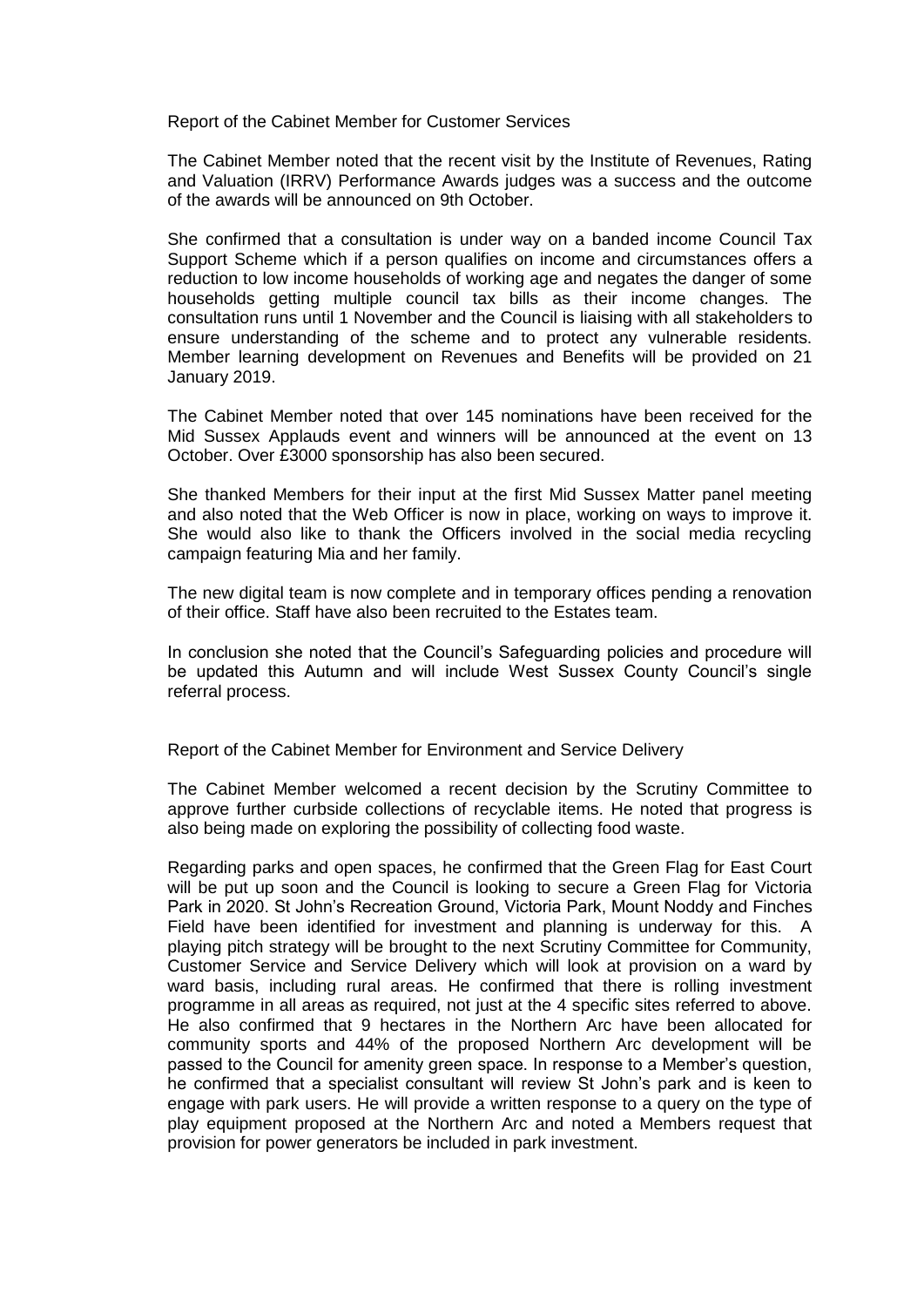He confirmed that the new café and soft-play area opened recently at the Dolphin Leisure Centre and has been well received. This is jointly funded by the Council and Places for People Leisure who continually look at ways to improve the facilities they manage. At a recent quarterly meeting about performance, the leisure centres are performing well despite competition.

#### Report of the Cabinet Member for Community

The Cabinet Member focussed on the Local Land Charges, Planning and Building Control Support Services which provide valuable services to ensure the Council remains both successful and efficient.

The Land Charges team help the public with requests for planning documents, enquiries relating to official land searches, local land charge registrations and liaison with building control inspectors to ensure timely inspections. The Planning and Building Control team deals with Planning and Building Control Applications and Planning Appeals. In August the Business Unit achieved 100% performance against every target.

Report of the Cabinet Member for Housing and Planning

The Cabinet Member confirmed that he will provide a report on the Council's latest position regarding the provision of Temporary Accommodation. He reiterated that a business case will be made for funds to fulfil the remainder of the project.

### **13. MOTIONS ON NOTICE.**

The Chairman drew Members attention to the details of the motion listed in the agenda.

The Motion was proposed by Councillor Eggleston who acknowledged that there was also a tabled amendment proposed by Councillors Ellis and Bradbury. He confirmed acceptance of these amendments and was content for them to become the Motion as amended. He expressed a hope that in the future Mid Sussex may be able to seek Fair Trade status for the District as a whole. This was seconded by Councillor Cartwright.

Discussion was held around the efficacy of Fair Trade in assisting the original crop producers. Some Members highlighted that there are other ethical trade organisations in existence and that some major retailers have ceased associating with Fair Trade in favour of an alternative. Other Members noted that the aims of Fair Trade are laudable.

As proposer and seconder of the amendment to the original motion, Councillor Ellis and Councillor Bradbury spoke in support of Fair Trade but also noted that as 26% of the local economy is rural, local produce should also be promoted. They also clarified they were content for their amendment to become the substantive motion.

The Chairman then took Members to a vote on the Motion as amended which was agreed.

#### **RESOLVED**

Mid Sussex District Council notes that: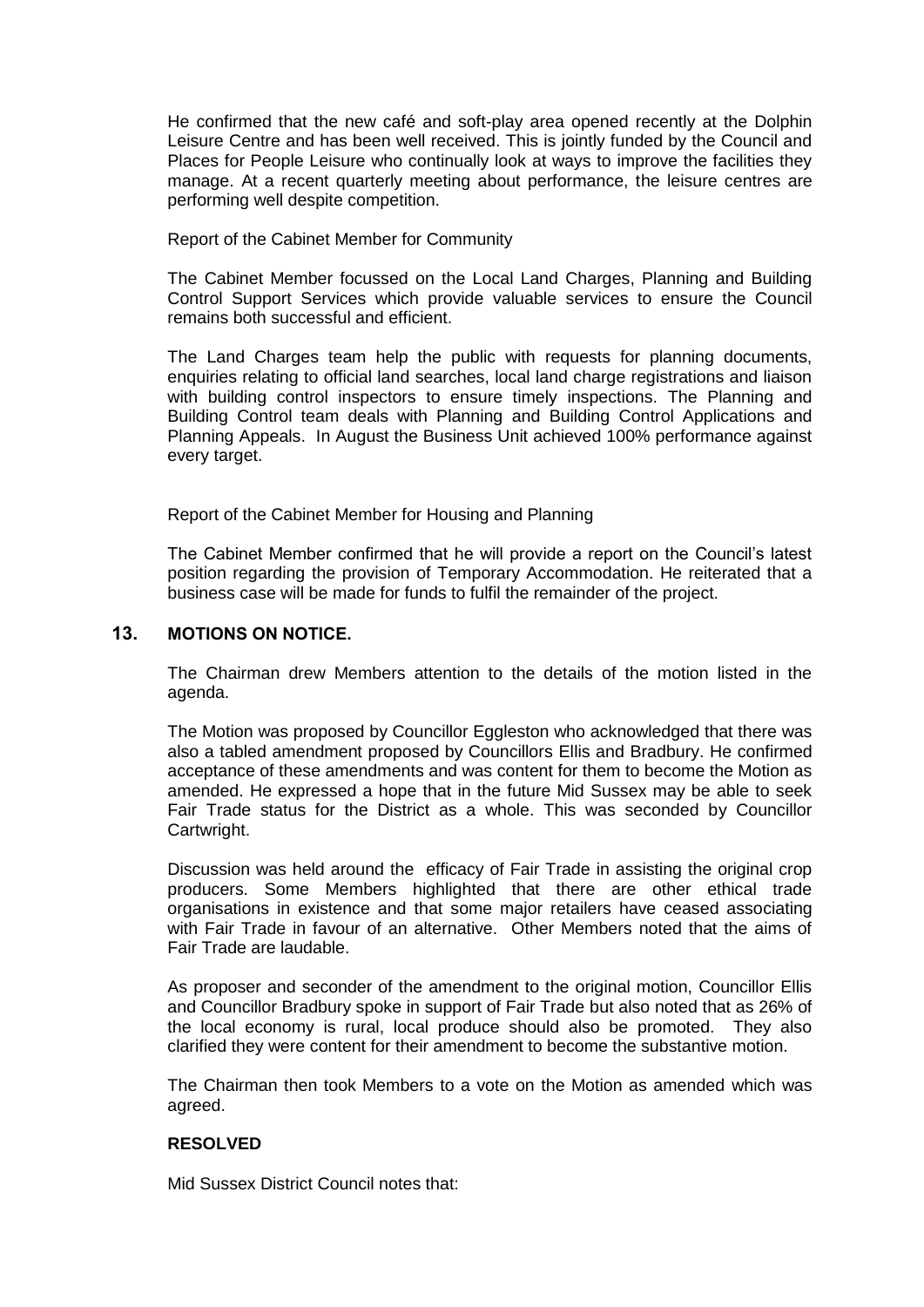- 2019 marks 25 years since the FAIRTRADE Mark was launched in the UK.
- Since 1994, consumer demand for Fairtrade has grown thanks to the efforts of grassroots campaigners and pioneering Fair Trade businesses.
- There are now over 600 Fairtrade Communities in the UK and more than 2,000 globally and this includes Burgess Hill, East Grinstead and Lindfield. West Sussex achieved Fairtrade County status in February 2018
- As a result of Fairtrade commitments from mainstream brands and retailers, the UK Fairtrade market is now one of the biggest in the world.
- Global Fairtrade sales last year generated £142 million in Fairtrade Premium. Farmers in 73 countries have invested this money in their communities, increasing business productivity and contributing to the achievement of the global Sustainable Development Goals (SDGs).
- Despite this positive news, exploitation remains rampant in global supply chains. More than 40 million people are trapped in modern slavery, including forced labour, and 152 million young people in child labour. Hundreds of millions more are earning less than a living income or wage.

This council believes that:

- Fairtrade and the wider fairtrade movement has a significant contribution to make towards ending exploitation in global supply chains and achieving the SDGs.
- The recently agreed International Fair Trade Charter should be welcomed, with its vision of transforming trade to work for people and planet.
- The Fairtrade principles of paying a 'premium' that is wholly managed by farmers and workers themselves, and of minimum prices to protect producers from market volatility, are crucial to systemic change.
- Public bodies, including local authorities, should support ethical procurement policies, based on the principles set out in the social value legislation, which would include Fairtrade, and ensure their supply chains, at home and abroad, are free of exploitation, including modern slavery.
- Companies operating through global supply chains should go further and take steps to require the payment of living wages and achievement of living incomes for all.

This council resolves to:

- Support the decisions of Burgess Hill, East Grinstead and Lindfield to achieve Fair Trade Community status, and notes that it is a matter for each community to decide whether to seek such status.
- Continue to use social value principles in its procurement decisions, having regard to economic, social and environmental wellbeing in connection with any contracts.